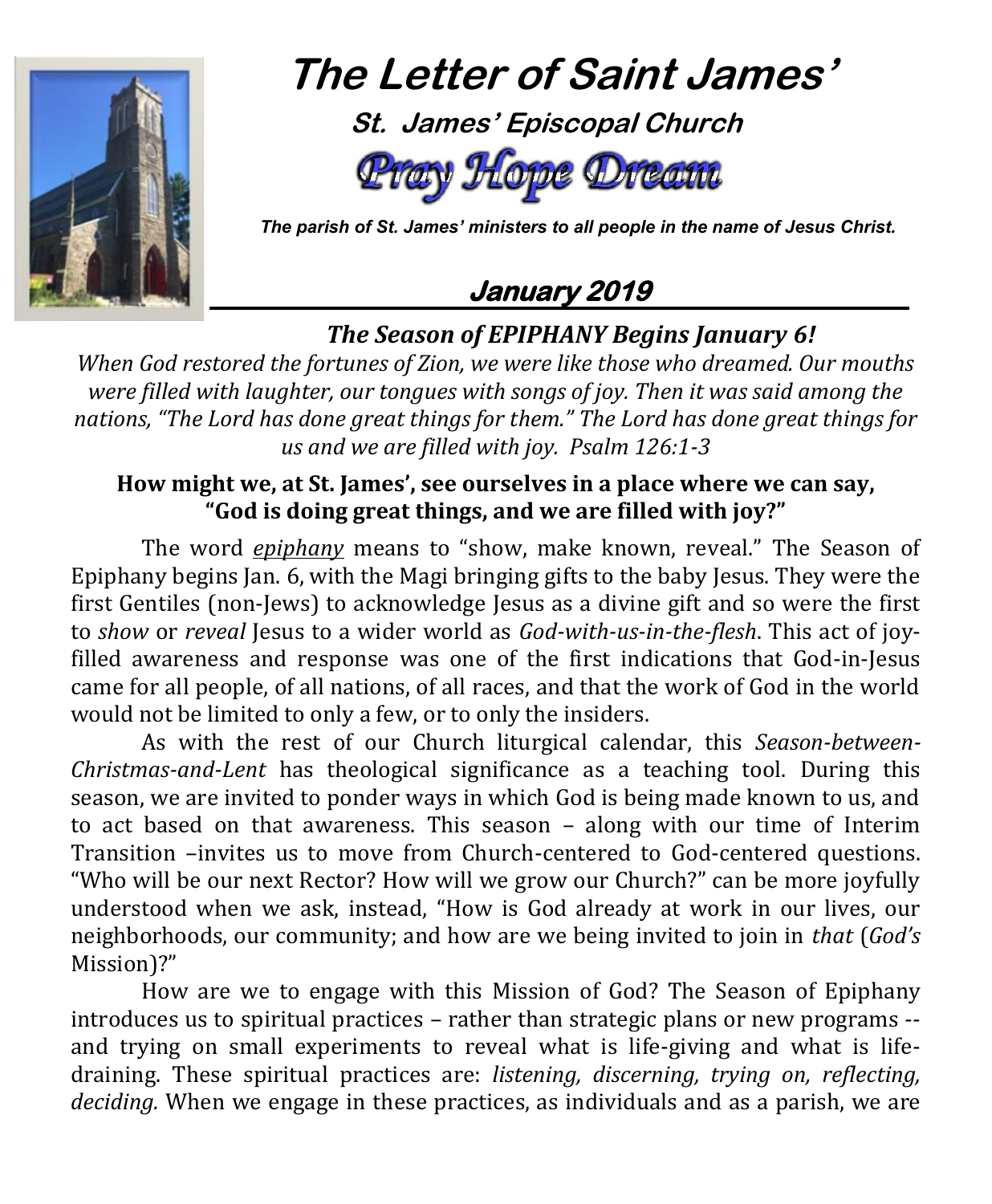transitioned and filled with joy by our participation in the mission of God. The rest will unfold as we journey on together. *Rev. Lisa* 

# *Next Steps in Our Transition – Might YOU be Sensing a Nudge to Serve?*

The Vestry met with our Transition Consultant on December 11 to begin the process of discerning Transition Team members. At that meeting, we discussed whether the Team will consist of just two subcommittees (Discernment and Recruitment) or four subcommittees (adding Prayer and Hospitality). And *that* decision will be based on how many of *you* are sensing a call to be part of this important process.

If you or someone you know is interested in serving on the Transition Team, a list of the characteristics being sought among those discerning this call to serve is given below.

A letter of interest will be requested from each potential Team Member. Please place any letters of Interest in the offertory plate or send to Dilsa in the office. **The Vestry will meet again with our Consultant on January 12 to prayerfully identify our Transition Team members.**

In the Body of Christ, no one member possesses all the gifts, rather we need one another. Likewise, no single team member will have all the desired characteristics, yet together we will discern God's will, recruit our next Rector, pray for God's guidance diligently and open our hearts to a posture of hospitality throughout the Transition Process.

#### **In general, here are some desirable characteristics for all team members, regardless of which team they desire to serve:**

- Communicant in good standing (attends services regularly, giver of record, serves in parish life with time and talent, etc.)
- Team player
- Praverful
- Good organizational skills (essential for Team Leaders)
- Works for the good of the whole and not in a partisan manner
- No hidden agendas
- Can maintain confidentiality (an absolute for the Recruitment Team members)
- Comfortable with assessment, data gathering (Discernment and Recruitment)
- Willing to commit time required to attend meetings and to participate fully
- *For Recruitment Committee*: to prevent conflict of interest, team members are not related to each other (spouses, parent/child, etc.)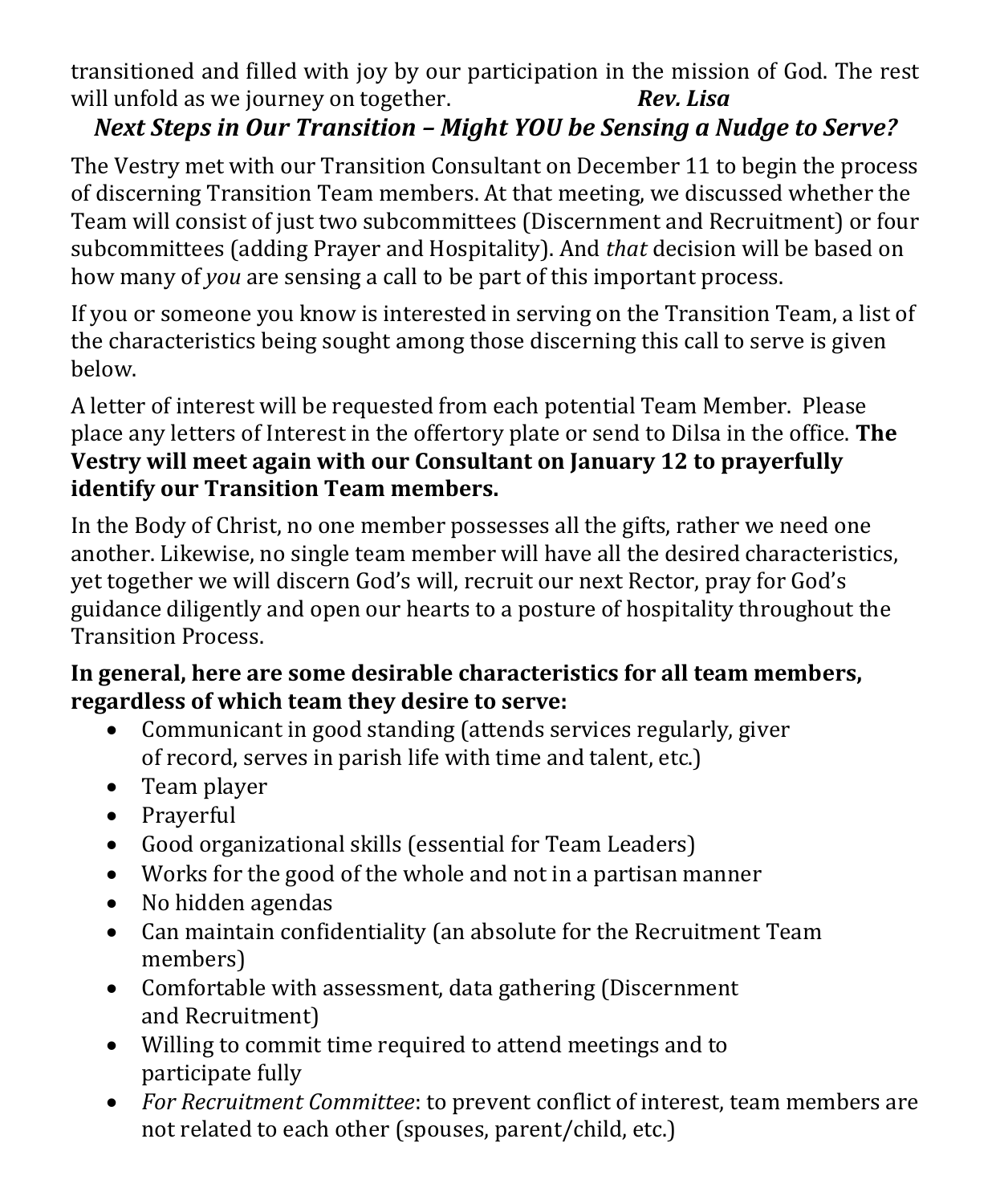- *For Discernment & Recruitment Committees:* at least one and not more than two team members are members of the Vestry and serve as liaison to the Vestry (if a Vestry member completes his/her service during the Transition Process, the Vestry may appoint the person to continue to serve as a team member an liaise with the Vestry in an *ex officio* capacity throughout the transition)
- *For Discernment & Recruitment Committees:* to prevent conflict of interest, staff, their spouses/partners and family may not participate

Please carefully discern your role in the transition and discuss questions with any Vestry member or Rev. Lisa regarding your interest in serving. Together we can make an impact on the future of Saint James "

Joe Walkovich, Janet Brown, Wardens

#### *Our Parish Annual Meeting is Scheduled for Sunday January 27 11:30 am*

Once a year, we gather as "One" parish to review our life together and look toward to the future, seeking what God has envisioned for us. We enjoy fellowship around a meal, with some guided table conversation about our Transition process, do a little business (vote in new Vestry members and thank those who have served) and recommit ourselves to our on-going learning anew about what God is up to in our lives. All are invited and encouraged to participate. A Voting Member list will be posted on the doors of the Church and in the Parish Hall. Voting members are those who are 16-years old and older, have been worshipping with this community for at least six months, and who contribute financially as they are able to the ongoing ministries of this parish.

#### *Our Worship Committee is Dreaming Great Dreams*

I have been asked to share a very real dream: at first it seemed like a nightmare, but then God made it a blessing. He reminded me that the job of the worship ministry is to "make a space to feed souls". The wonderful people I've had the pleasure of working with this past year take this commission to hear and serve the body of Christ in making our worship services a place where God's Presence can be felt. It takes many volunteers to create such a space. Many of them shared with me the joy they feel of making a beautiful altar, making moving music, sharing a welcoming smile, assisting the priest as an acolyte, offering the cup at communion and all the other gifts we share to bring God to all who join us for services. Whatever your personality or abilities you too can share in this joyful service. There is a place for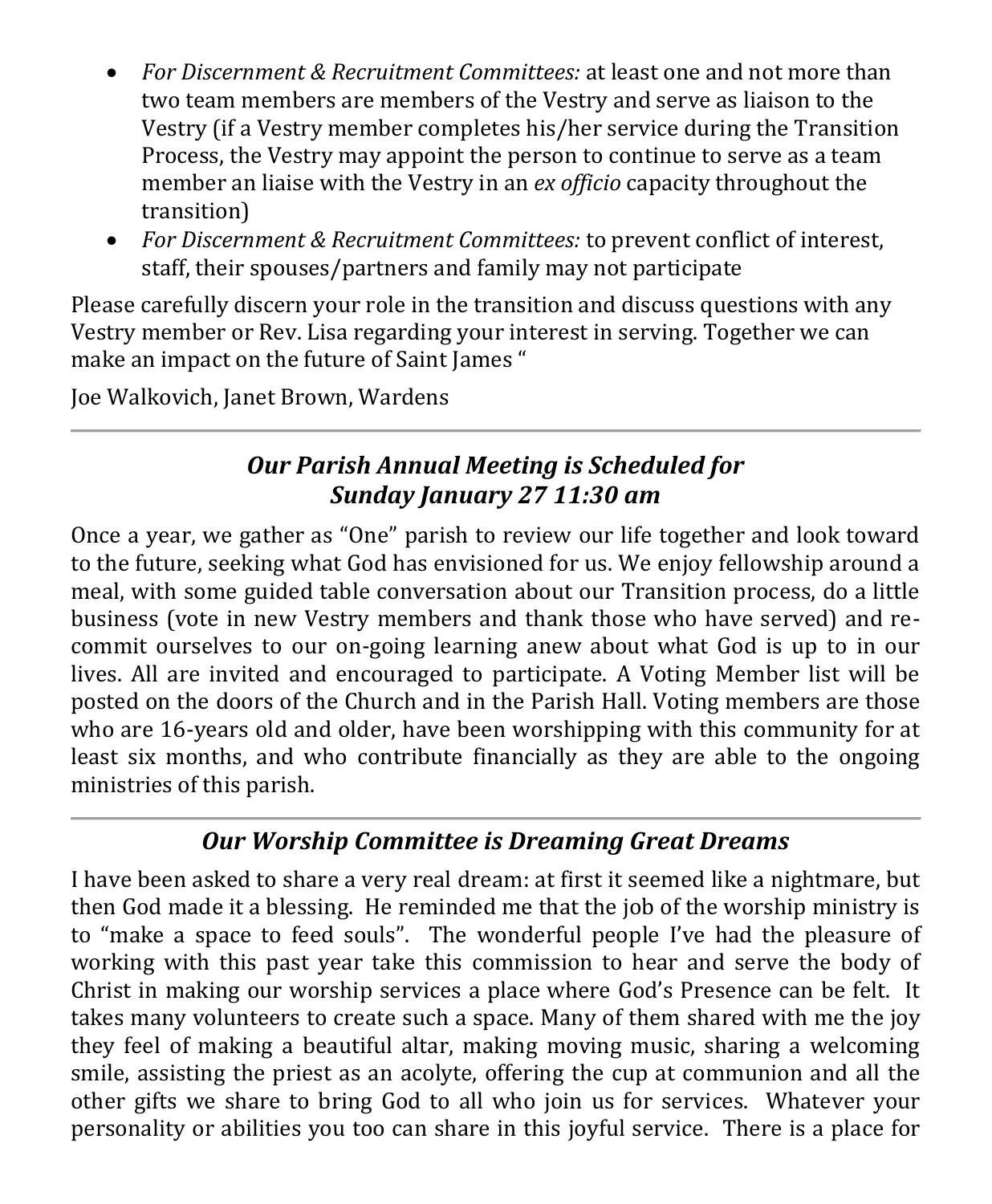all in this church and God cherishes all we do to bring Him praise and honor. The joy of giving of yourself is the gift you get in return. So all all earne Todaro

#### *Ritual Reasons Why*

*"Who is Suheil, the Archbishop of the Episcopal Diocese of Jerusalem, and why did we add all of these names to our Sunday Prayers of the People?"*

Our Episcopal tradition teaches us that "prayer shapes believing". In other words, the prayers we offer help inform our faith. In our worship's Prayers of the People, we include prayers for "the Universal Church, its members, and its mission" (Book of Common Prayer, p. 383). Traditionally, we have included prayers for our Bishops and our Clergy. By adding Michael (Curry), our Presiding Bishop, we are reminded that St. James's is part of the larger Episcopal Church. By adding Justin (Welby), the Archbishop of Canterbury, we are reminded that St. James' is part of the larger Anglican Communion. And by adding Suheil (Dawani), the Archbishop of the Episcopal Diocese of Jerusalem (a diocese that covers Israel, Palestine, Jordon, Syria, and Lebanon), we are reminded that St. James' very core is where Jesus was crucified, died, and rose again. All of which reminds us that we, the beloved of God at St. James', are part of the larger whole, and more than just ourselves.

If you have a question about why we do what we do in worship, please speak with Rev. Lisa. For every question you have, there are at least another 10 people in our pews wondering the same thing. Just ask!

# *New for 2019 – Red Doors Concert Series*

These concerts will feature local and international artists and are open to the public. A free will cash offering will be accepted at each concert to provide funding.

**Sunday, 3/17/19 at 2pm The** Danbury Madhatters Barbershop Chorus will offer Irish tunes and traditional barbershop harmonies.

**Saturday, 5/18/19 at 7pm** The well-known Chime In! Community Handbell Choir from Bethlehem, CT. under the direction of Rick Wood will wow us with their amazing techniques and arrangements of bell music. St. James' Ringers will join them for one or two pieces.

**Saturday, 10/5/19 at 7pm** Hans Uwe Hielscher, Carillonneur and Organist from Germany will play several songs on St. James' historic carillon before offering an evening of organ music in the sanctuary.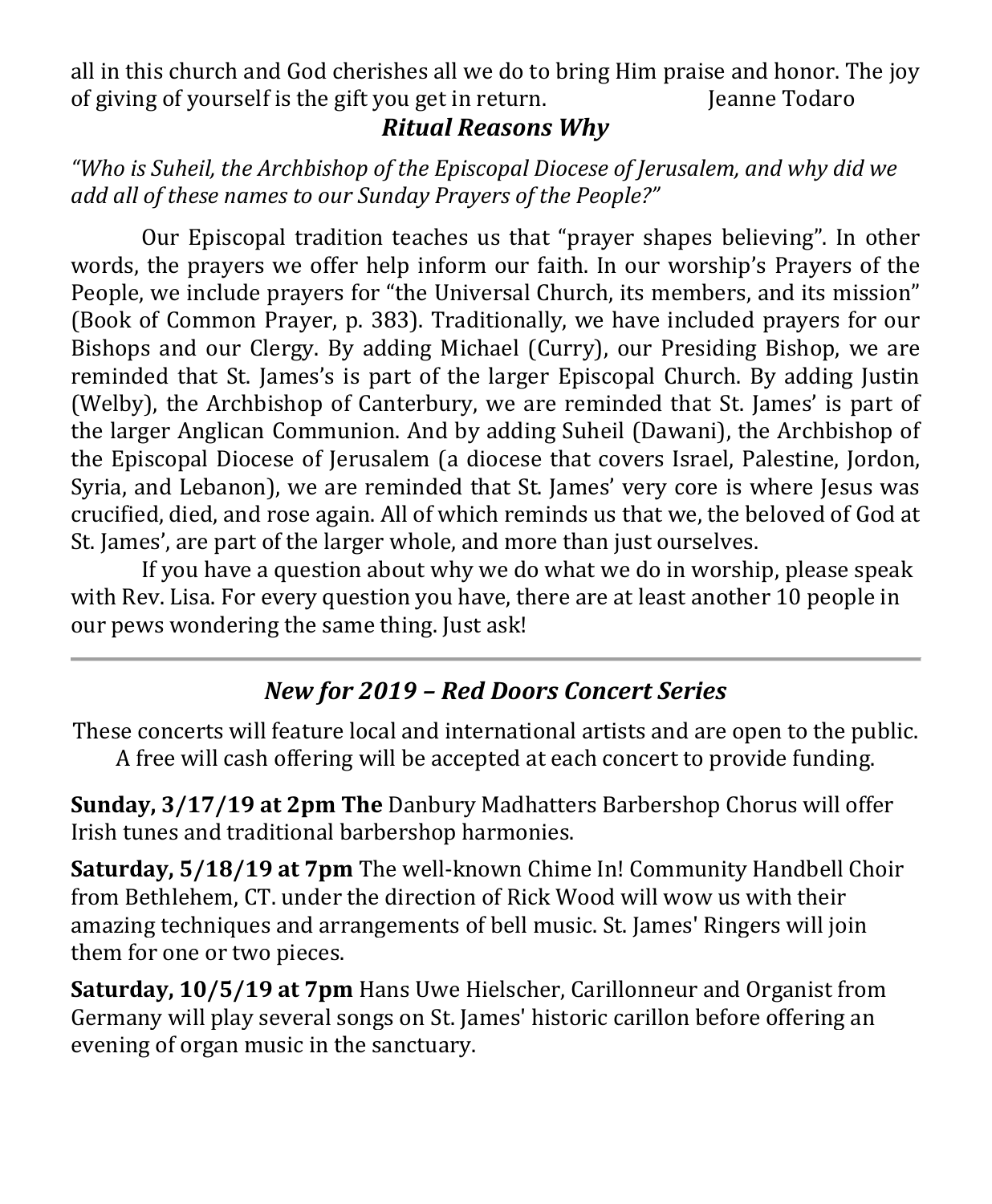**Saturday, 11/30/19 at 7pm** Welcome back the St. Petersburg Men's Ensemble (acapella quartet) from Russia who will perform Russian Sacred, Classical and Folk Music.

## *Adult Faith Formation is now "Growing in Faith"*

Let us begin the New Year in Peace, Love and Harmony with one another. We meet every Monday from 3:30 - 5 PM in the Library. I invite you to join us on this spiritual path as we study the Holy Scriptures together. We all learn from one another by keeping God as our focus and filling us with the Holy Spirit.

We have a number of Faith provoking ideas and workshops for 2019. These will include movie events, book studies and our presiding Bishop Michael Curry's new book "The Power of Love".

Saint James' is blessed to have the Reverend Dr. Lisa Hahneman during this transition process to help us prioritize our focus and listen to God's Direction. Reverend Lisa has brought a bright light to Saint James'. It is up to us to commit ourselves toward working together and praying for God's guidance as we recruit our next Rector.

It has been a privilege and honor to work with the Vestry for the past 3 years. Thank you to Growing in Faith members Linda, Denise, Cheryl, Carole, Mimi, Joanne, Brenda, Janet and especially our mentor Reverend Carolyn for your dedication, compassion and joy. Your faith has been an inspiration to me.

Together we can Grow in our Faith as we Pray, Hope and Dream for the Family of God at Saint James.

Blessing and Peace, Karen Montecalvo

# *Religious Education for our Children*

#### **Godly Play**

We really enjoyed our Advent lessons in December. At the beginning of each class, we lit an additional candle on our Advent Wreath to help us get into the season and prepare the way for Jesus to arrive. We talked about how purple is the color of kings and how we can get ready for the greatest king of all. Each week the children grew more excited to move ahead one purple square on our Church Calendar.

We will start off 2019 with our Epiphany lesson, move into Baptism, and then explore various lessons of the parables. The Parable lessons are always a favorite of the children, particularly The Parable of the Good Shepherd and The Parable of the Good Samaritan.

#### **St. Nicholas Party**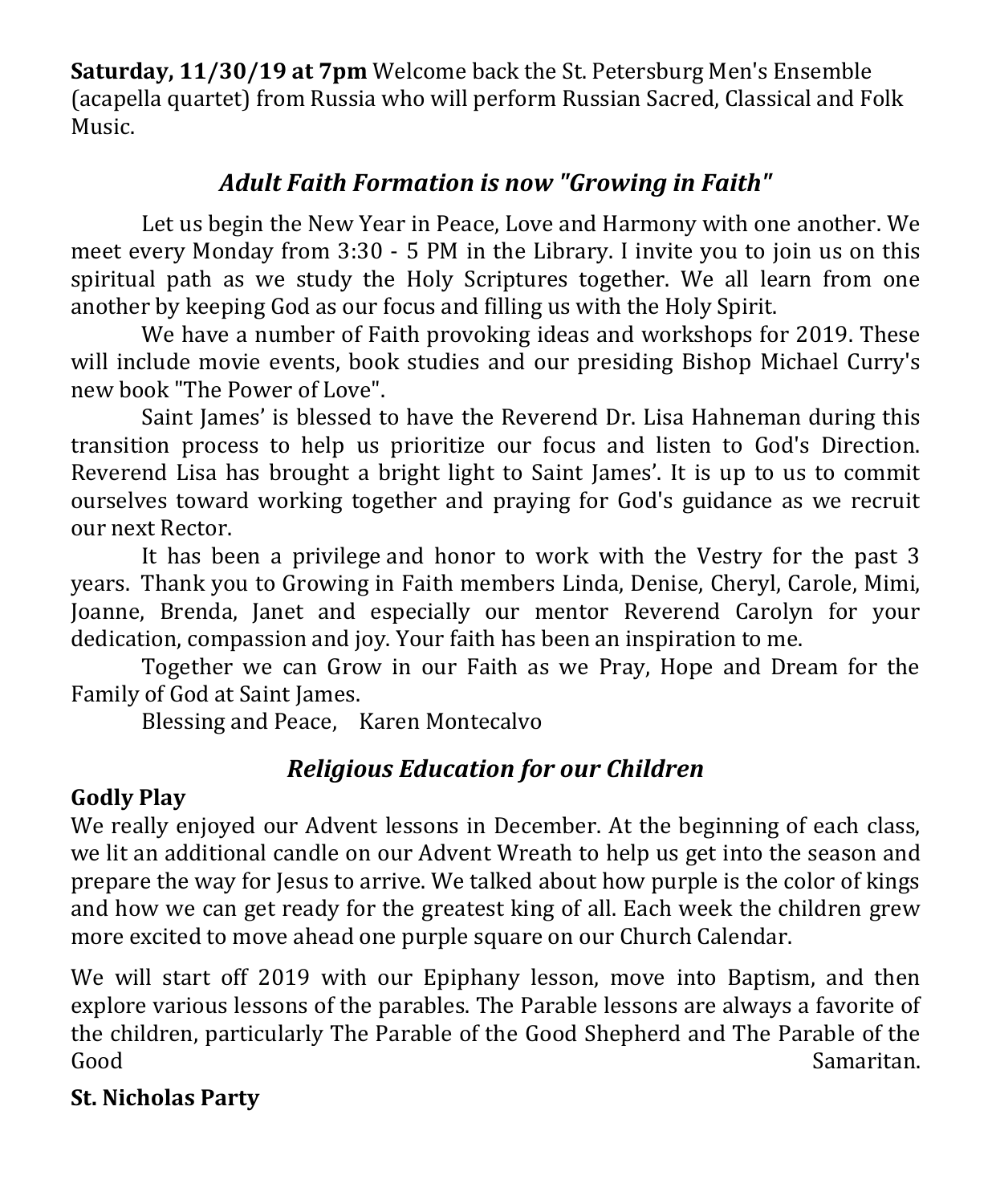Thank you to all who were able to attend the St. Nicholas Party on December 9th. Much thanks to Rev. Lisa, Vicky Crea, Sandi Nichols, Susie Sarkisian, Bob Pearson, and Pat Pearson for all your help with set-up before the party and your help during the party. The children always enjoy Bob Pearson's reading of The Night Before Christmas and our pass-the-gift game of How the Grinch Stole Christmas.

#### **Souper Bowl of Caring**

Beginning Sunday, January 6th, we will be collecting soup cans and soup packages for our annual Souper Bowl of Caring event at St. James. The Souper Bowl of Caring is an event which helps fight hunger in our local communities and is done by churches nationwide. All the soup cans and soup packages donated will go to Daily Bread, our local food pantry. We will be collecting soup cans through Super Bowl Sunday on Sunday, February 3rd. For more information on this wonderful event, please check out the Souper Bowl of Caring's website at [souperbowl.org.](http://souperbowl.org/)

Blessings and Peace, Kerry Santoro Director of Religious Education, St. James

# *Progress in Our Ministry With El Hogar And Maria De Jesus*

The warm-hearted, generous people of Saint James' walk the talk! I am speaking of the Cookie Walk and Craft Fair, where our congregation pooled its resources to raise \$1,020.00! People in our congregation gave gifts of wood and yarn and flour and sugar, much time, and a good sum of money to the glory of God.

We have entered our second year of sponsorship, and Maria is now entering 4<sup>th</sup> grade. School in Honduras runs from February to November. Sponsorship of \$5400 per year pays for everything Maria need: clothing, books, medical care, dental care, food and a home. El Hogar raises Maria much as we would raise our children: in a loving environment, surrounded by friends and caring adults, grounded in the faith the she is a child of God, much loved, though an orphan.

We had a balance remaining from our sponsorship in 2017, and our generous congregation continues to make individual sponsorship donations. We currently have \$2400 toward our commitment of \$5400 for 2018. We will make our first payment of \$2400 in January. Our hope is to have a second payment ready by April. The Mission Ministry **asks the congregation to join forces** to help support Maria. We hope that 50 individuals or families will each contribute \$60 so that we can make our full financial commitment.

All gifts are welcome! Some in our family can give more and will. Some can give less and will. **Working together, as God intended, we accomplish our goals.**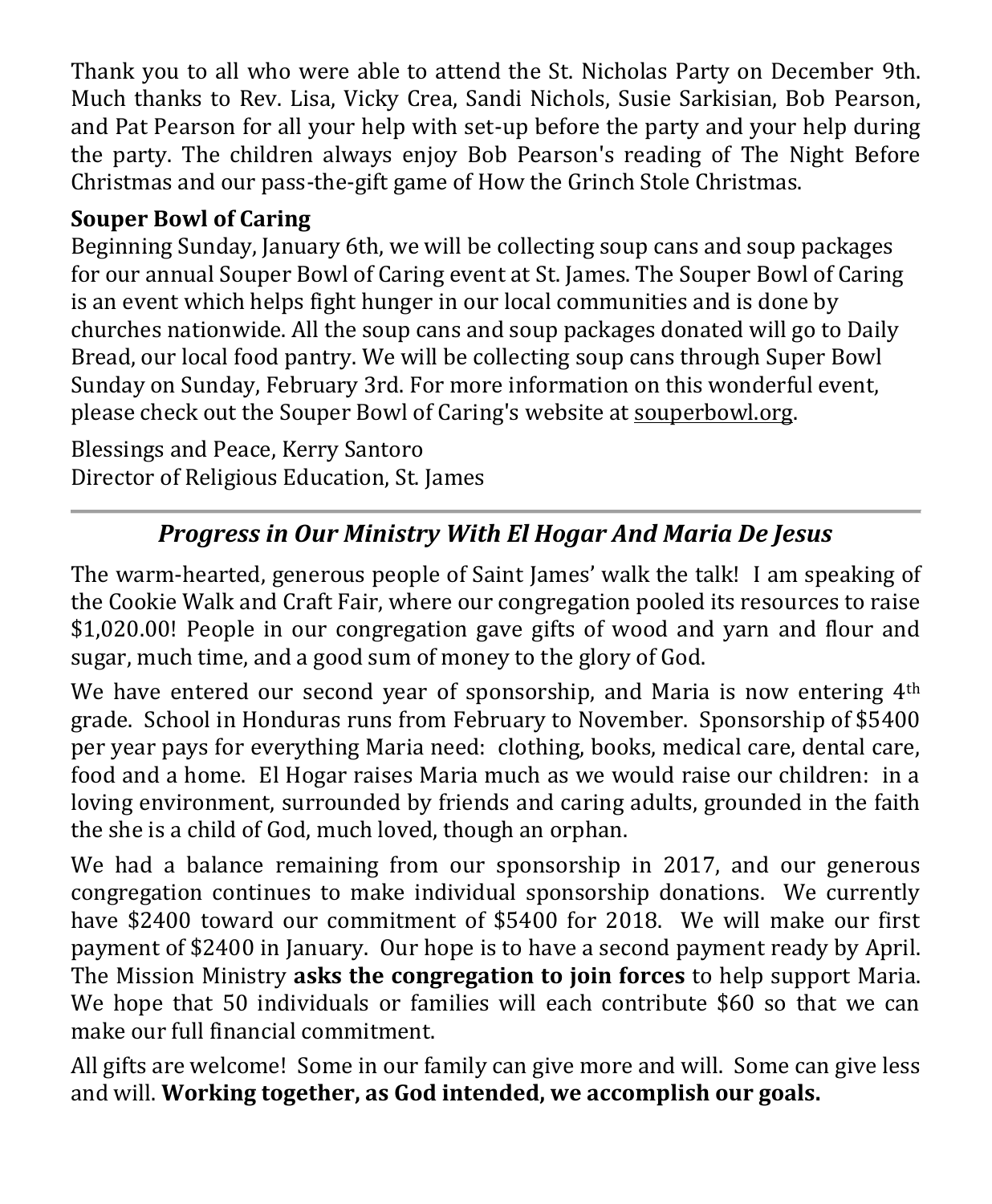Is God calling you to walk this journey with Maria? If so, please make your check to Saint james' Church with EL HOGAR in the memo. Questions, comments, want to help: [Christine.dimeglio@yale.edu](mailto:Christine.dimeglio@yale.edu) 203-730-8884

#### *St. James' Vestry Notes (11/20/2018)*

| The following were in attendance:                |                |                                                |  |
|--------------------------------------------------|----------------|------------------------------------------------|--|
| Rev. Lisa Hahneman                               |                | Interim Priest-in-Charge                       |  |
| Joe Walkovich<br>Linda Spaziani<br>Sandi Nichols | Janet Brown    | Wardens<br>Treasurer<br><b>Temporary Clerk</b> |  |
| Class of 2019<br>Rob Mondello                    |                |                                                |  |
| Class of 2020<br>Susie Sarkisian                 | Victoria Woody | Beth Cox                                       |  |
| Class of 2021<br>Lyn Meyers                      | Jeanne Todaro  | Carolyn Flynn                                  |  |

- Call to Order-The meeting was called to order
- Opening prayer/Dwelling in the Word 1 Corinthians 12
- Approval of Minutes
	- o Minutes were accepted with amendments by Joe W. and seconded by Jean T.
- Caring for the resources God has given us
	- o Interim Priest-in charge review of goals and Letter of Agreement was read
	- o Review of goals was discussed
		- Updating letters of agreement for staff was discussed and/or creating building use agreements and our relationships
		- What other organizations that use our space was also discussed
		- Take a look at the body/ministries/activities and identify descriptions and who does what. That way we can work better together and know who is responsible or who needs help.
		- Update on Next Steps for Transition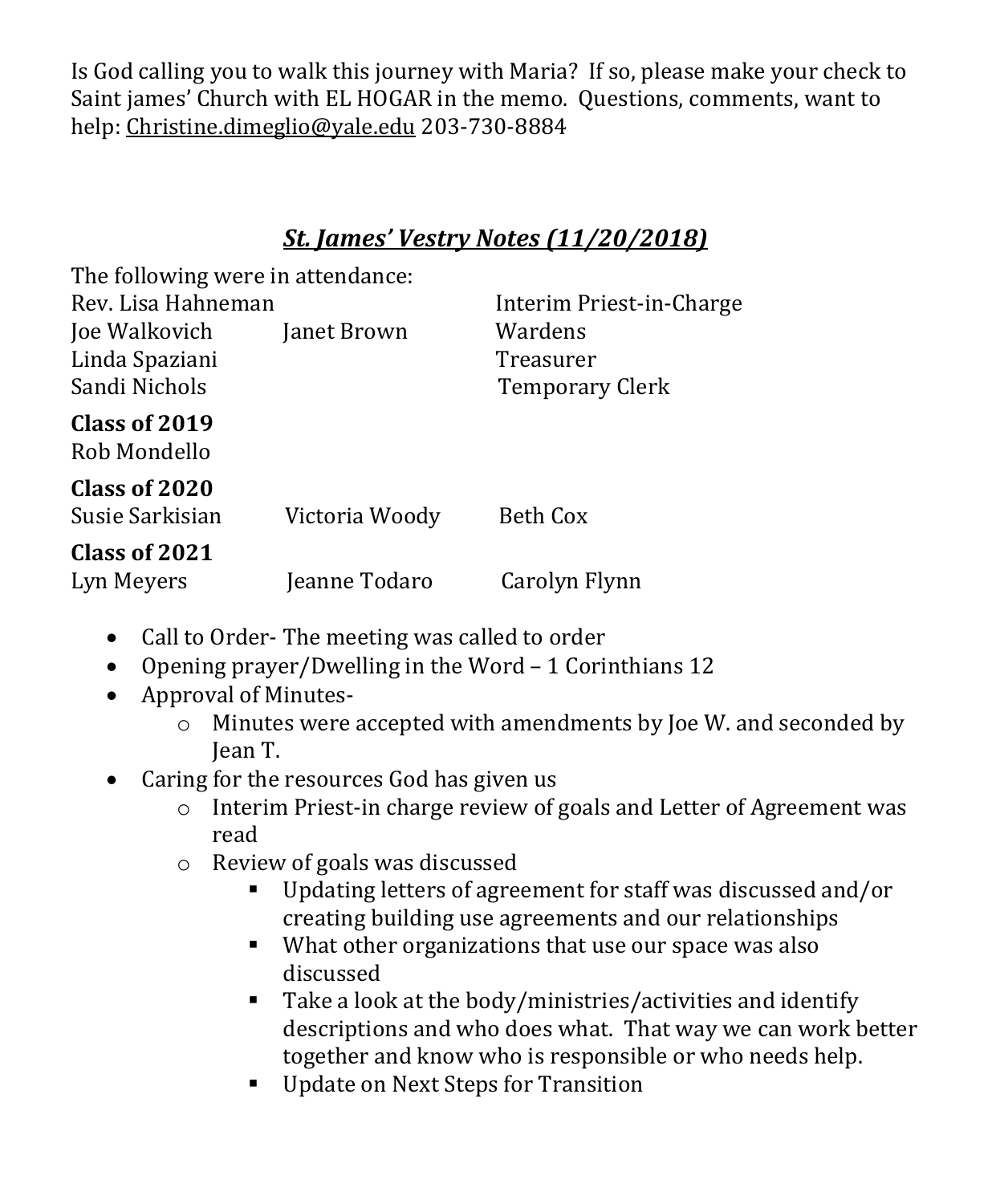- We have been assigned a Transitional Consult, Bevin Stanley. We will be setting up a meeting soon with him. After a short discussion we decided to ask if 12/11 would work for him.
- Nominating Committee for new Vestry leaders update
	- o The nominating committee met. Had a good meeting and came up with some names. At this time, they still need to be approached.
	- o A discussion was held about the "At large" vestry position. The discussion included: how do we feel about this position, do we still want/need. It was decided that yes we do, but we should see what the position molds, changes and turns into. More to come on this.
- Financial Concerns
	- o Stewardship Update- The Stewardship committee met and at the meeting they split up names to reach out to still so that we could reach our goal (wanted-260,000/250,000 hoping for)
	- o 2019 Budget- The budget was discussed and a discussion revolved around how are we using the resources that we were given and how we are spending those resources. It was stated that we need to wait till January to vote on it.
	- o Audits for 2015,2016,2017 It was discusses that before we call a new Rector we will need to have an audit done and Linda said she would get the information and paperwork over to those involved.
	- o 2019 Housing Allowance Resolution- We received the Housing Allowance Resolution and it was voted on, Carolyn F motioned, Lyn M seconded and all agreed to accept. (see attachment)
- Property Concerns
	- o Renting the Rectory- We discussed what needs to be done so that we can rent it and who we could we ask to be represent us.
		- Susie stated that she would lend her cleaning lady out for a week to go over and do a full cleaning of the inside.
		- It was also discussed to find a few days that  $B & G$  could get together to do small things.
		- It was discussed that we will need a painter hired for 3 rooms, not all and that Vicky W. would reach out to her father and see what can be done.
		- We would also need to hire a chimney sweeper to clean the chimney.
		- It was discussed who we would ask to show the house (Jehod/Betsy) and who would be signing the contract?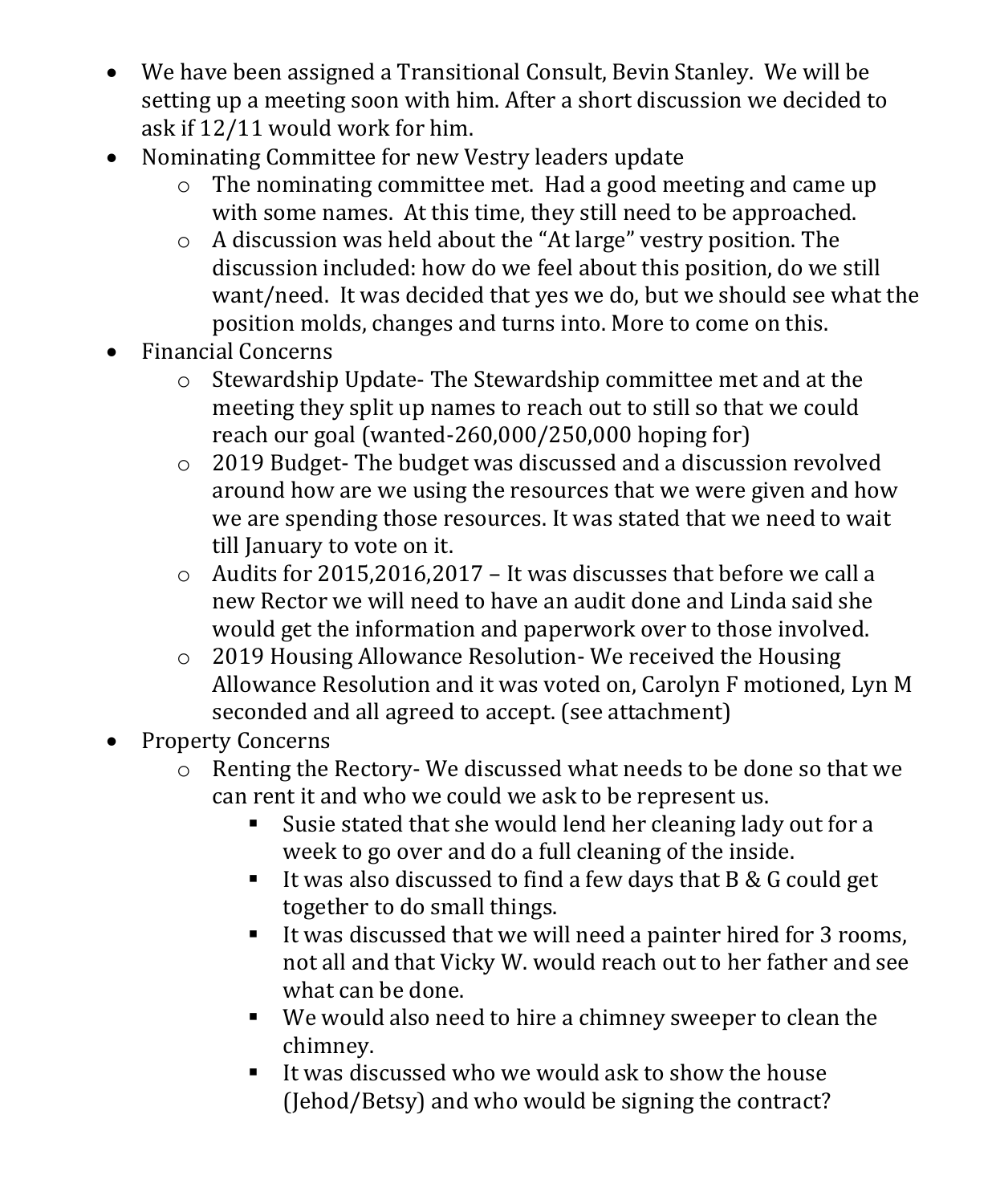- o Rectory Boundary Updates the latest terms & agreements have come from the lawyers regarding the boundary lines
	- **Linda S. motioned to accept the terms and Rob M. seconded, all** agreed to accept the terms.
	- Linda also stated that we need to send to the Standing Committee.
	- Carolyn F. motioned to accept and pay the lawyer fees and Rob M. seconded, all agreed.
- o Old Business
	- All Committee gathering Saturday Dec 1- a reminder was given and a discussion was had about hearing more and understanding more about what each committee needs.
		- It was asked if each committee would right a short paragraph about "Who they are" and "What they do"
		- It was also asked why the meeting was for only 1hr and if we needed more time could we.
		- It was asked if we would do a checklist of what is needed when a committee has an event.
	- It was asked of Lisa, if she could reach out to Father Joseph and asked him for a photo image for our history board.
	- Reminder and discussion about the  $12/2/18$  concert.
		- Reminder the coffee hour after 10am service will be put luck and to include lunch.
		- Who will be helping set up before and cleanup afterward was also mentioned.
		- A orange cone was requested to reserve a spot in the back of the church for the singers to park in
		- It was also requested a place they could use to change and be able to lock their valuables in.
		- A broader discussion also involved who will be helping with the other Concert Series to come in regards to setup/cleanup etc.
- o New Business:
	- Annual Reports due Jan 13-
		- It was stated that we would like to have them a week before (1/6/19) so all could read ahead of the annual meeting.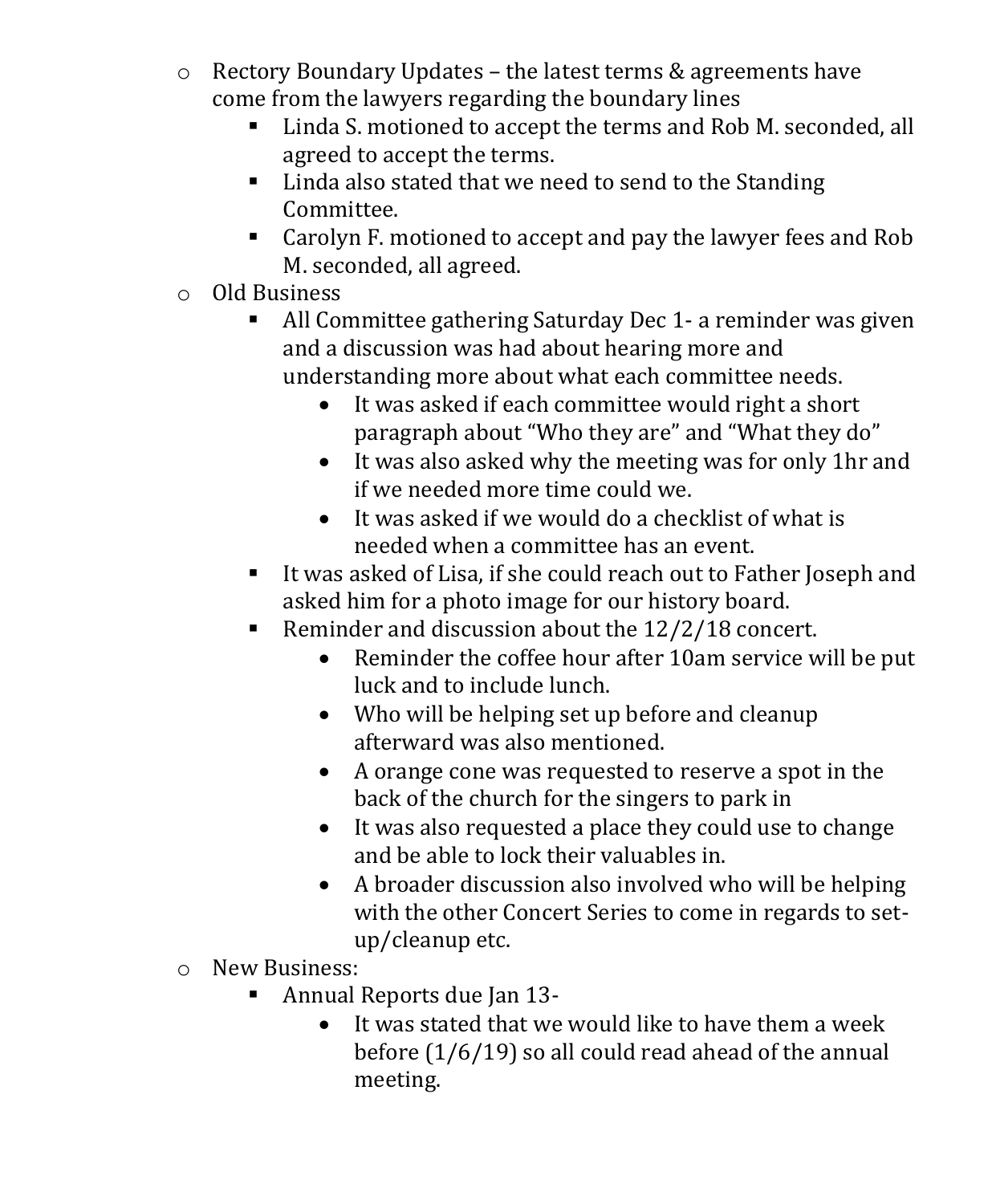We discussed about having an updated Energy Audit done and see what it says. Green Bank does these and it is free for the walk thru.

#### o Closing Prayers:

 Closing prayers were done by Rob M and the meeting was adjourned

The ministry of the people of St. James' Episcopal Church is led by the Wardens and Vestry and assisted by the Clergy and Staff.

| <b>Wardens</b>   | <b>Interim Priest-in-Charge</b>                |
|------------------|------------------------------------------------|
| Joe Walkovich    | The Rev. Dr. Lisa D. Hahneman                  |
| Janet Brown      | ldhahneman@sbcglobal.net                       |
| <b>Treasurer</b> | <b>Deacon</b>                                  |
| Linda Spaziani   | The Reverend Carolyn Legg                      |
| <u>Clerk</u>     | sealeg@sbcglobal.net                           |
| Sandra Nichols   | <b>Administrative Assistant and Bookkeeper</b> |
| <b>Vestry</b>    | Dilsa Quade                                    |
| Class of 2019    | <b>Director of Religious Education</b>         |
| Robert Mondello  | <b>Kerry Santoro</b>                           |
| Karen Montecalvo | dre@saintjamesdanbury.org                      |
| William Ostrand  |                                                |
|                  | Divector of Music                              |

#### Class of 2020

Beth Cox Susie Sarkisian Victoria Woody

**Director of Music** Joanne F. Archibald [joannearchibald@saintjamesdanbury.or](mailto:joannearchibald@saintjamesdanbury.org)g **Sexton** Jose Lopez Sanz

#### Class of 2021

Carolyn Flynn Lyn Meyers Jeanne Todaro

#### **ECCT ConventionDelegates**

Dan Cox & Marion Liberati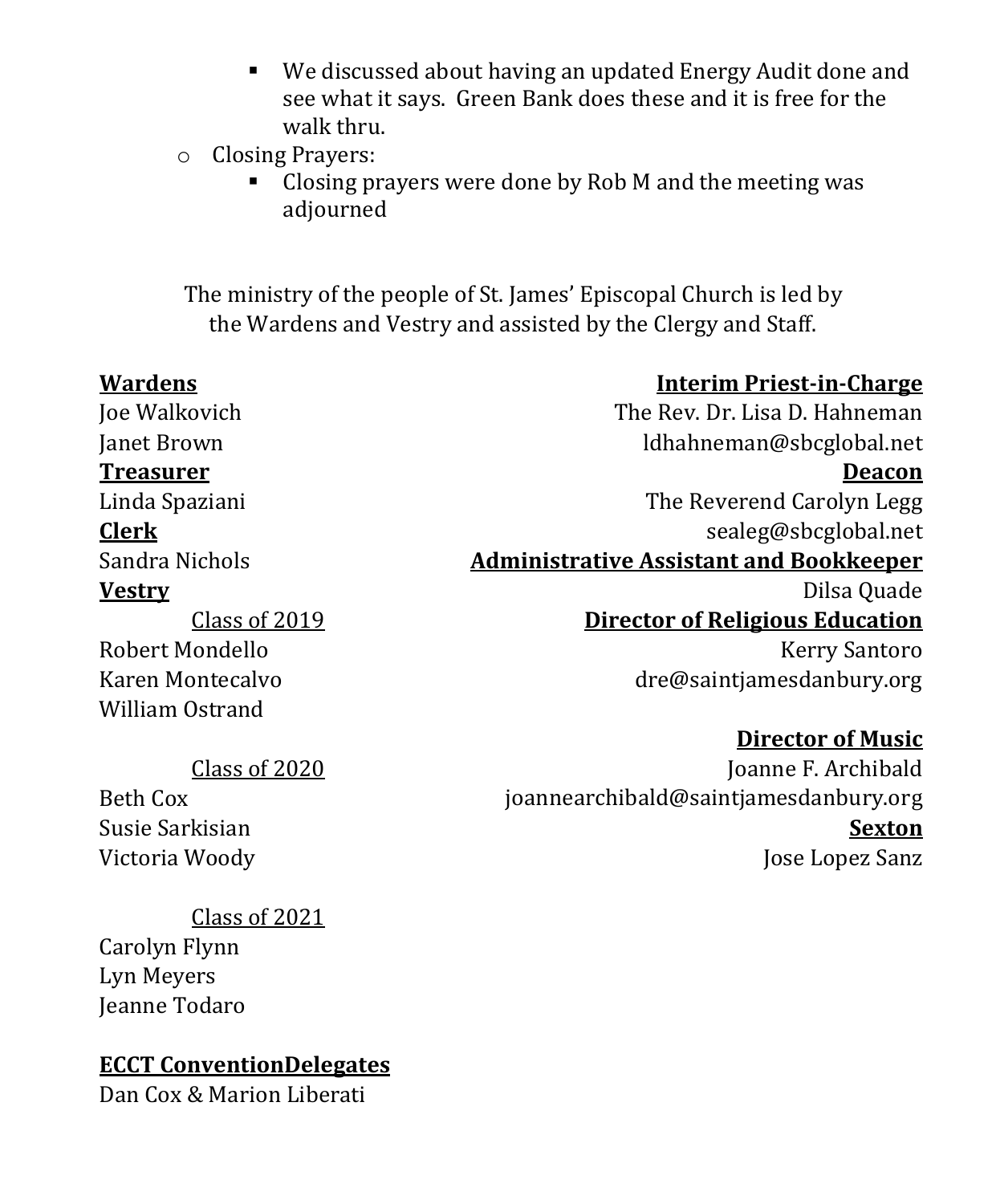# *Prayers for a Blessed New Year from all of us to all of you*



Each month in our newsletter we include part of our alphabetical listing of the members of our congregation in the Parish Cycle of Prayer. This month you are asked to hold the following members in your prayers:

James Cooks; Michael & Pamela Cummings; Wendy DaCosta Kathleen Dannenhoffer; Karen Davidson; Ruth Davis; Jeffrey & Denise Day DeStefano Family; Barbara DeVeaux; Anthony & Nanci DiPerrio; Emily Disney Joe Dobbins; Bridgett Downer; Roderick & Alexandra Edwards Elizabeth Egan; David & Marcella Emerito;Margaret Emerito; Harold & Josette Eynon Sean & Rebecca Fanning & Family; Anne Felizardo, Eugene & Shirley Fernekes Shirley Ferrarone; Randall & Elizabeth Fescoe; Joseph & Sally Fiorita Etura Fleming; Robert & Carolyn Flynn; Jason & Meghan Flynn & Family Sean & Janis Flynn & Family; Marcia Folderauer; Scott & Dawn Ford Helen Gallo; Theo Gammie; Wayne & Doreen Geist; Tancy Gemza; Madeline Franco Francis & Judith Toth; Carole Conaway; Lillian Heering; Dick & Mary Lou Johntson Frank Giarratana & Family; Melissa & Nicholas Gieda & Family; Doreen Gilliland Richard & Ruth Goetz; Vanessa Grant & Family; Scott & Michelle Grayson & Family Barbara Greene; Russell & Judith Griemsmann; Karen Haddad; Dianne Fleischer Erland Hagman; Cheryl Harewood; Ernest Harrington & Lyn Meyers; John Morris Linda Harrison, Mark & Kathryn Harrison & Family; Jean Hassen Dorothy Hoagg; John Hofmann; Denise Holl; Virginia Huff William & Vicki Hutchinson; Linda Immarigeon; Delores Ireland; Lillian Heering Catherine Jaber-Kreiger; Edith Janesky; Carl & Susan Johnson; Catherine Johnson Amanda Johnson; James Johnson; Robert Johnson; Robert & Leslie Johnson Deborah Kaufmann; Denise Kaufmann; Carol Kelly; Margaret Kelly Yvonne Kiddoe; Nancy Kinkade; Nancy Haplin; Stephen & Amanda Huntley & Family Clair Rundhaug; Christopher Kuell & Cristine DiMeglio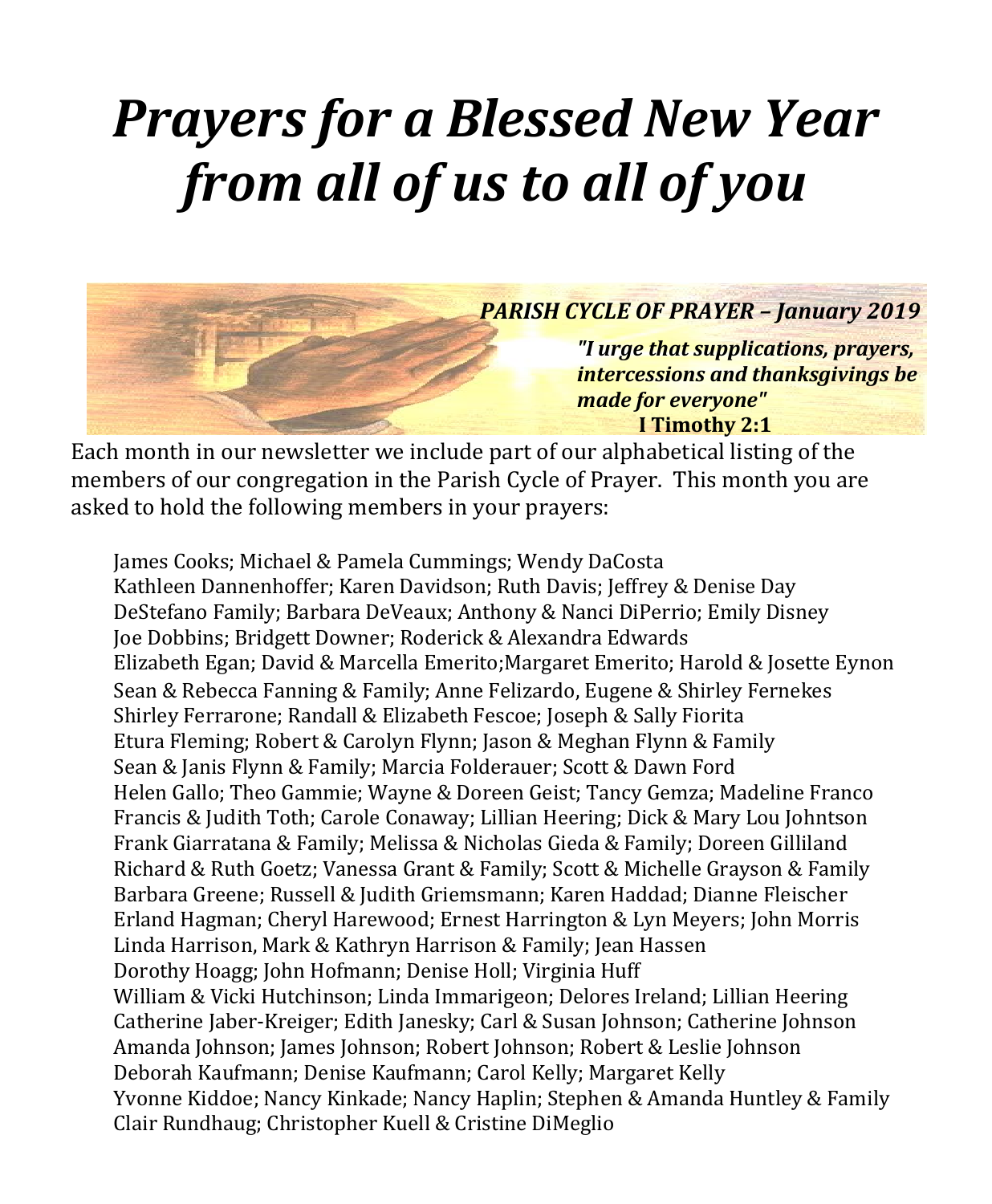Nicholas Kuell; Grace Kuell; Harry & Jill Kuhn; Adam & Sherry Kyriacou & Family Kevin & Susan Lally; Sheila & Richard Landis; Roma Landry; Pat Larsen Ethel Leahey; Laura Lee & David Katz; Daniel & Marion Liberati; Kerlen & Letty Lim Walter & Louise Liston & Family; Lillian MacBain; Francis Mann & Maureen Bent Wendi McCabe; David & Ingrid McCarthly; Jane McGarry; Ashwin Robin Raj Maria McGowan; John & Loretta McLaughlin; Suzanne McLean Mark Meyer & Family; May Molinaro; Linda & Robert Parker; Michelle Cullen Robert & Deborah Mondello & Family; Elise Montanari; Albert & Karen Montecalvo